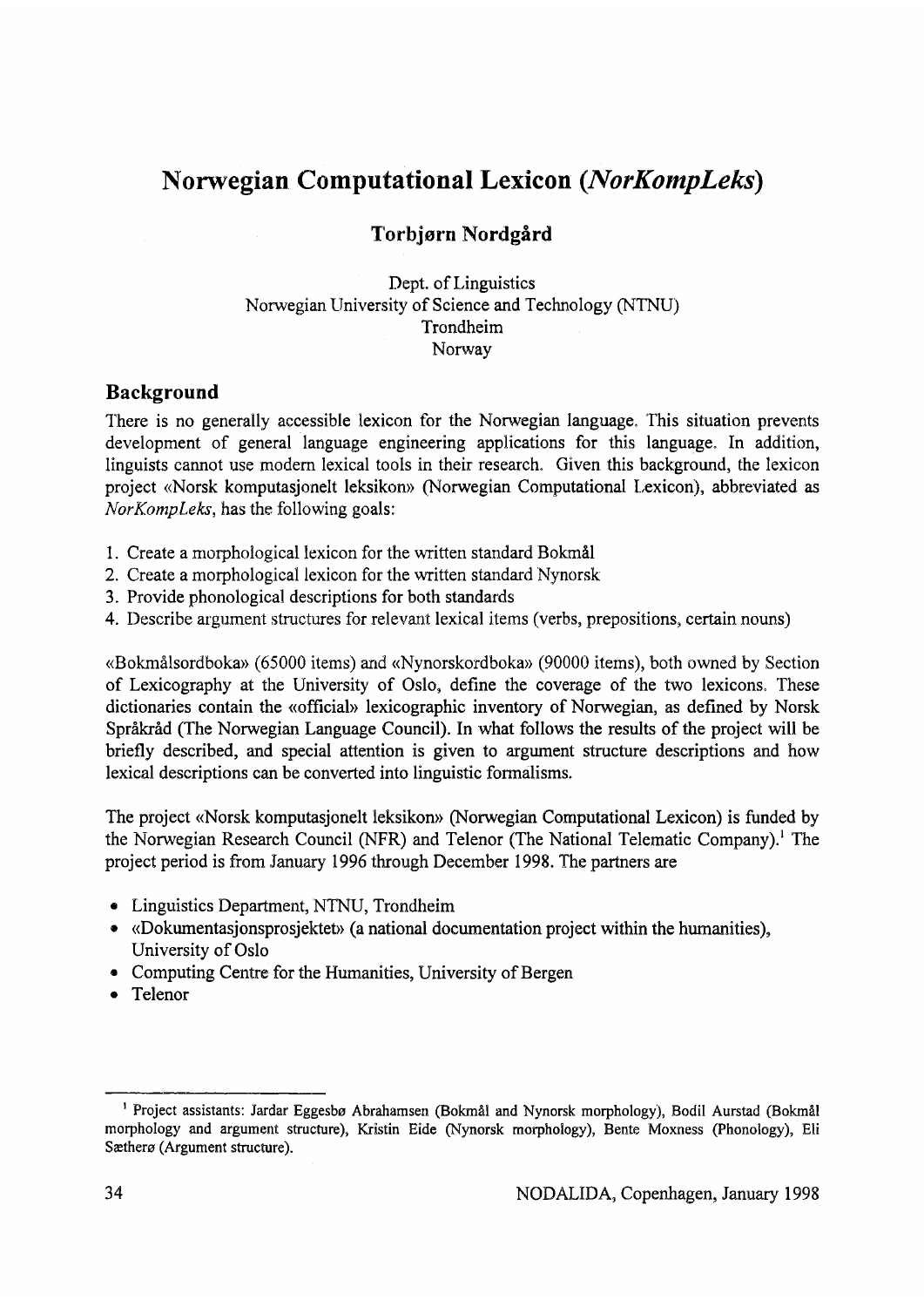# **Morphology**

The morphology of the written standard Bokmål (graphemic base forms and morphological paradigms) was finished in December 1996. The format of the lexicographic entries in Bokmålsordboka is

| NB00n        | Base Form                                                          |
|--------------|--------------------------------------------------------------------|
| NB00na       | Inflectional paradigm $(s)$                                        |
| NB00nb       | Version number (in case of homonomy)                               |
| <b>ARTNR</b> | Identification label (an integer)                                  |
| <b>TR007</b> | Lexicographic information (etymology, definitions, examples, etc.) |

An example from the Bokm ål source (irrelevant typographical codes included, i.e.  $C$ ,  $B$ ,  $\omega$ , etc.):

- **NB001 fremme NBOOIa v24,v24a,v25 NBOOtb 2 ARTNR 17805 TR007 ..OPP #>\$Cll fremme@ v1 ..ETY (norr \$Bfremja@, av \$Bfram@) ..DEF \$C1@ hjelpe fram, øke, påskynde, stimulere ..UTR \$Bf- en sak, et formål !@ ..UTR SBtiltak som f-r kommunens økonomi !@ ..UTR \$Bf- salget av, interessen for !@ ..DEF adj i pr pt: ..UTR \$Bvirke f-nde på@ ..FOR stimulerende ..DEF \$C2@ legge fram til behandling, ta opp, reise ..UTR \$Bf- et forslag !@**
- **..UTR \$Bf- en sak for Stortinget, retten@**
- **..DEF \$C3@ sette i verk, gjennomføre**

In the more compact computational lexicon the morphological information is described, in Prolog, as

**bm(fremme,[v24,v24a,v25],17805).**

L exicographic information is removed, but can be obtained via the numeric identifier 17805.  $v24$ ,  $v24a$  and  $v25$  are morphological inflection codes which describe inflection patterns for the lexical item *fremme* («propose»). After expansion by these codes, we get the following paradigm, in accordance with Faarlund, Lie & Vannebo (1996):

**nkl\_ff(frem,[verb,imperativ,aktiv,hovedverb,17805,fremme]). nkl\_ff(fremma,[adj,mfn,pos,best,pl,17805,fremme]). nkl\_ff(fremma,[adj,mfn,pos,best,sg,17805,fremme]). nkl\_ff(fremma,[adj,mfn,pos,ubest,pl,17805,fremme]). nkl\_ff(fremma,[adj,mfn,pos,ubest,sg,17805,fremme]). nkl\_ff(fremma,[verb,perf\_part,indikativ,aktiv,hovedverb, 17805,fremme]).**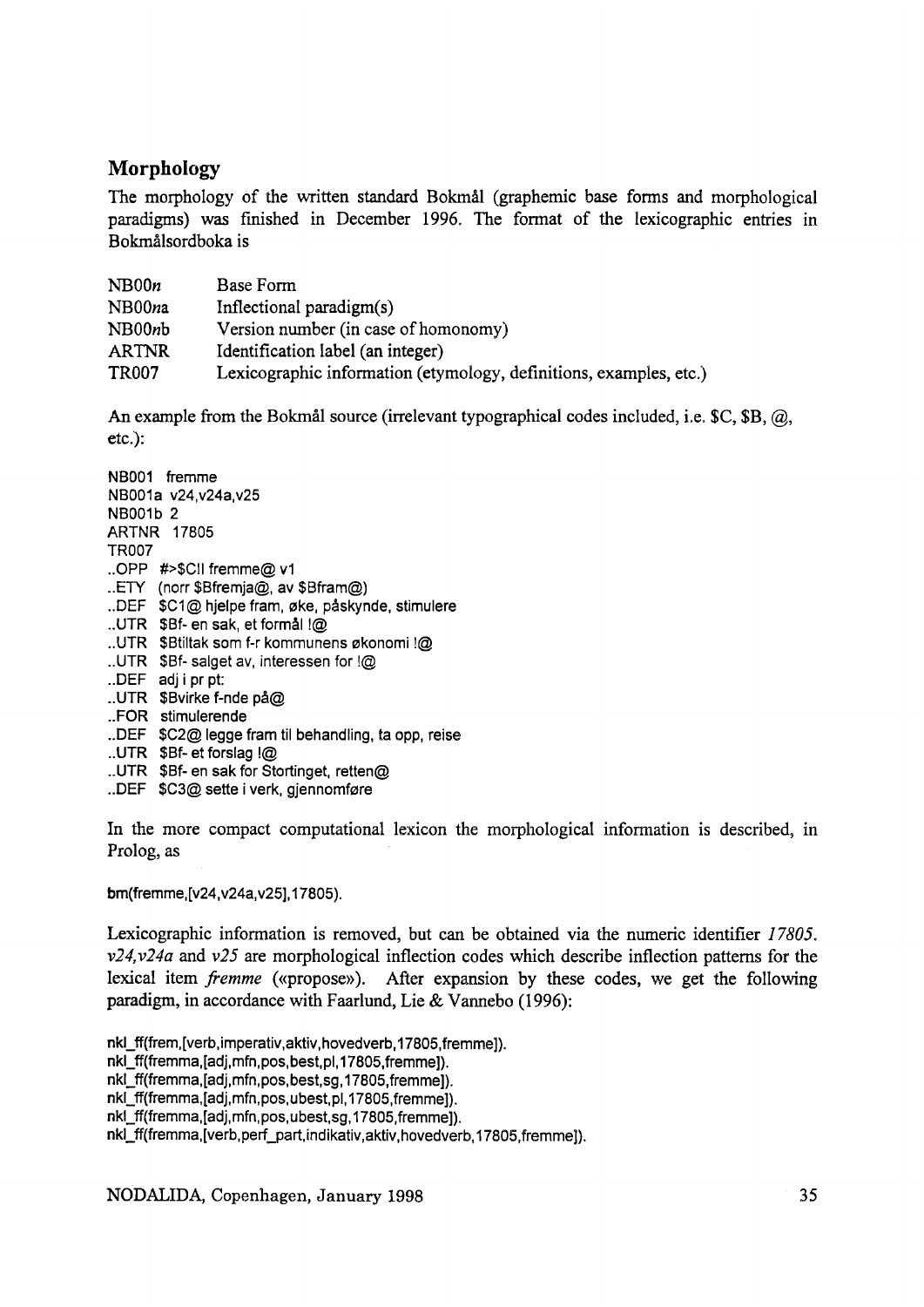**nkl\_ff(fremma,[verb,perf\_part,indikativ,passiv,hovedverb, 17805,fremme]). nkl\_ff(fremma,[verb,pret,indikativ,aktiv,hovedverb,17805,fremmej). nkl\_ff(fremme,[verb,infinitiv,indikativ,aktiv,hovedverb,17805,fremme]). nkI\_ff(fremmede,[adj,mfn,pos,best,pl, 17805,fremme]). nkl\_ff(fremmede,[adj,mfn,pos,best,sg,17805,fremme]). nkl\_ff(fremmede,[adj,mfn,pos,ubest,pl, 17805,fremme]). nkl\_ff(fremmende,[adj,mfn,pos,best,pl,17805,fremme]). nkl\_ff(fremmende,[adj,mfn,pos,best, sg,17805,fremme]). nkl\_ff(fremmende,[adj,mfn,pos,ubest,pl, 17805,fremme]). nkl\_ff(fremmende,[adj,mfn,pos,ubest,sg,17805,fremme]). nkl\_ff(fremmende,[verb,pres\_part,indikativ,aktiv,hovedverb,17805,fremme]).** nkl\_ff(fremmer, [verb, presens, indikativ, aktiv, hovedverb, 17805, fremme]). **nkl\_ff(fremmes,[verb,presens,indikativ,passiv,hovedverb,17805,fremme]). nkl\_ff(fremmet,[adj,mfn,pos,ubest,sg,17805,fremme]). nkl\_ff(fremmet,[verb,perf\_part,indikativ,aktiv,hovedverb, 17805,fremme]). nkl\_ff(fremmet,[verb,perf\_part,indikativ,passiv,hovedverb,17805,fremme]). nkl\_ff(fremmet,[verb,pret,indikativ,aktiv,hovedverb, 17805,fremme]). nkl\_ff(fremmete,[adj,mfn,pos,best,pl, 17805,fremme]). nkI\_ff(fremmete,[adj,mfn,pos,best,sg, 17805,fremme]). nkl\_ff(fremmete,[adj,mfn,pos,ubest, pi, 17805,fremme]).**

**(best=definite, ubest=indefinite,mfn=masculine,feminine and neuter, hovedverb= main verb,** perf\_part=past participle, pos=positive, pres=present tense, pret=pase tense, pres\_part=present **participle)**

This expansion is designed so that it meets the requirements of a tagger being developed at the University of Oslo. The expansion can be defined differently, for instance with word class information only (the details of this process will be explained below):

**nkl\_ff(frem,[verb]). nkl\_ff(fremma,[adj]). nkl\_ff(fremma,[verb]). nkl\_ff(fremme,[verb]). nkl\_ff(fremmede,[adj]). nkl\_ff(fremmende,[adj]). nkl\_ff(fremmende,[verb]). nkl\_ff(fremmer,[verb]). nkl\_ff(fremmes,[verb]). nkl\_ff(fremmet,[adj]). nkl\_ff(fremmet,[verb]). nkl\_ff(fremmete,[adj]).**

Full form expansion is controlled by the information connected to the inflection codes. Consider the code  $v24$  (from the set of paradigm codes for the verb *fremme*):

**code(v24,**

| % fremme    | (infintive)               |
|-------------|---------------------------|
| $%$ frem    | (imperative)              |
| % fremmer   | (present)                 |
| % fremmet   | (past)                    |
| % fremmet   | (past participle)         |
| % fremmende | (present participle)      |
| % fremmet   | (passive participle form) |
|             |                           |

36 NOD ALIDA, Copenhagen, January 1998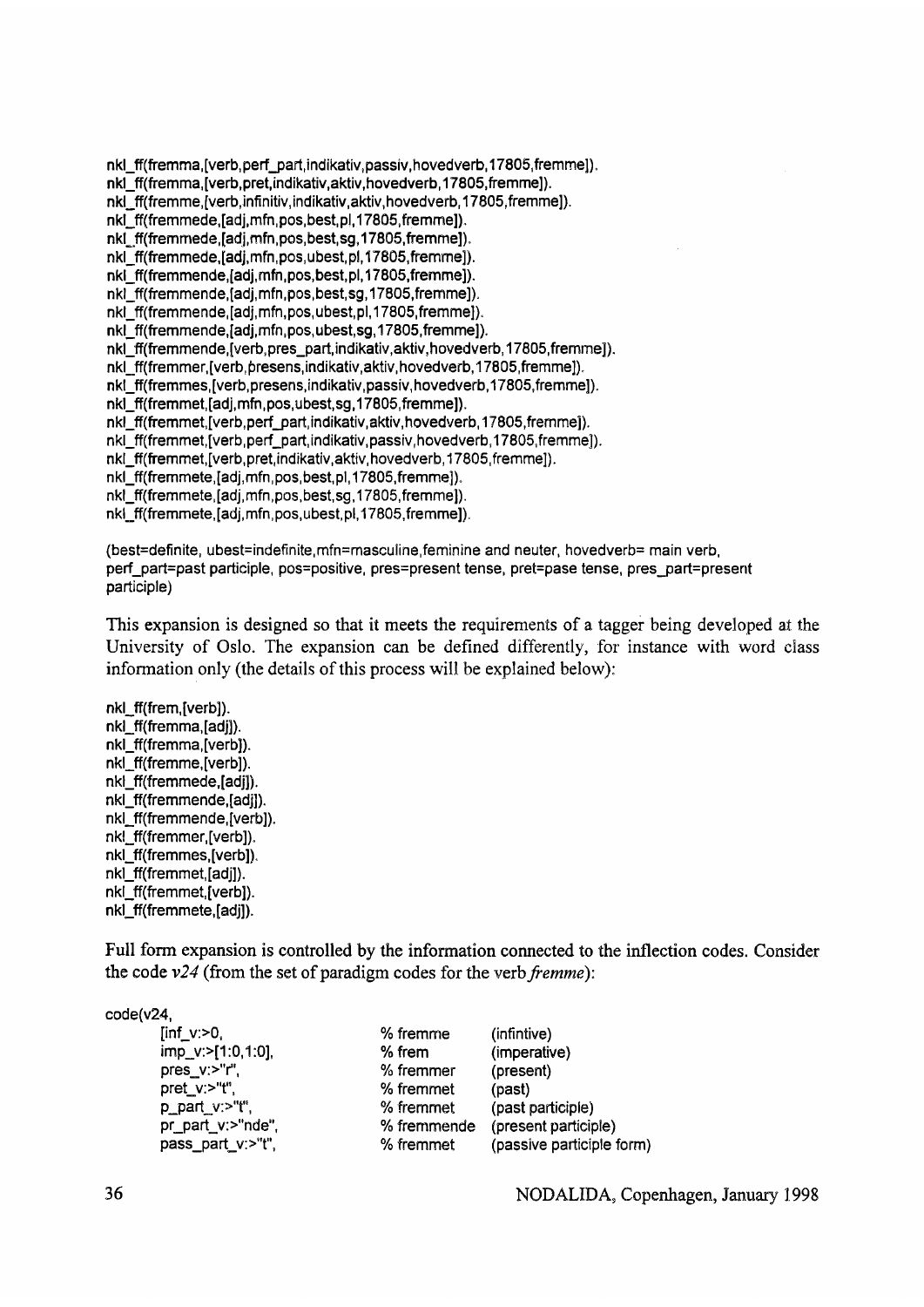| s pass $v:$ "s",  | % fremmes   | $(ss-passive)$                              |
|-------------------|-------------|---------------------------------------------|
| pos_ub_sg_v:>"t", | % fremmet   | (adjective, positive, indefinite, singular) |
| pos_b_sg_v:>"de", | % fremmede  | (adjective, positive, definite, singular)   |
| pos_pl_v:>"de",   | % fremmede  | (adjective, positive, plural)               |
| pos_v:>"nde"]).   | % fremmende | (adjective,positive)                        |

The expression *inf*  $v$ :> 0 means that the *inf*  $v$  (the infinitival form) is achieved if nothing is done to the lexical stem. The imperative is generated by deleting the two rightmost characters of the stem, the present tense requires that the string «r» is added to the stem, and so on. Thus, each generated form is tied to a morphosyntactic code *(inf v, imp v, ...)*. These codes must be given an interpretation according to the requirements of the lexicographer, linguist or system designer who is going to use the lexicon. The symbol pres  $v$  has the interpretation verb, present tense, indicative, active, main verb. In Prolog:

**m\_kode(pres\_v,[verb,presens,indikativ,aktiv,hovedverb]).**

Note that the list **[verb,presens,indikativ,aktiv,hovedverb**] is a sublist of [verb,presens,indikativ,aktiv,hovedverb,17805,fremme], i.e. the morphological information associated with the present form *fremmer* in the example above. By changing the interpretation of the code *pres* v new lexical descriptions can be generated, for instance in accordance with TEI or EAGLES specifications. The same is true of all morphological codes in the lexicon. Thus, the codes is a method for describing the properties of morphological distinctions in Norwegian, and the descriptions can be adapted to various theories and formalisms, simply by changing the interpretation of the codes. A trivial example is the alternative where word class information is the only information, as in the example above:

#### **m\_kode(pres\_v,[verbj).**

The same coding system will be used for the N ynorsk material, and this work will be finished in the spring of  $1998<sup>2</sup>$ 

#### **Phonology**

The project has completed phonological descriptions of approx. 65.000 Bokmål entries. The descriptions are written in SAMPA. Consider some examples (begynne = begin):

| fremme  | ""frem@ | V01. | 17805 |
|---------|---------|------|-------|
| begynne | b@"jyn@ | v21  | 4974  |

Observe that stress and tones are marked: A single " means stress with toneme 1, and double "" signals stress with to neme  $2<sup>3</sup>$ 

<sup>&</sup>lt;sup>2</sup> The derivation of «verbal adjectives» is different in the Nynorsk lexicon where a verb licenes an adjective base **form together with an adjective code. This pair serves as the basis for generating a normal adjective paradigm. The description of verbal adjectives in the Bokmål material will be changed to this format when time and resources are available, hopefully in the fall 1998.**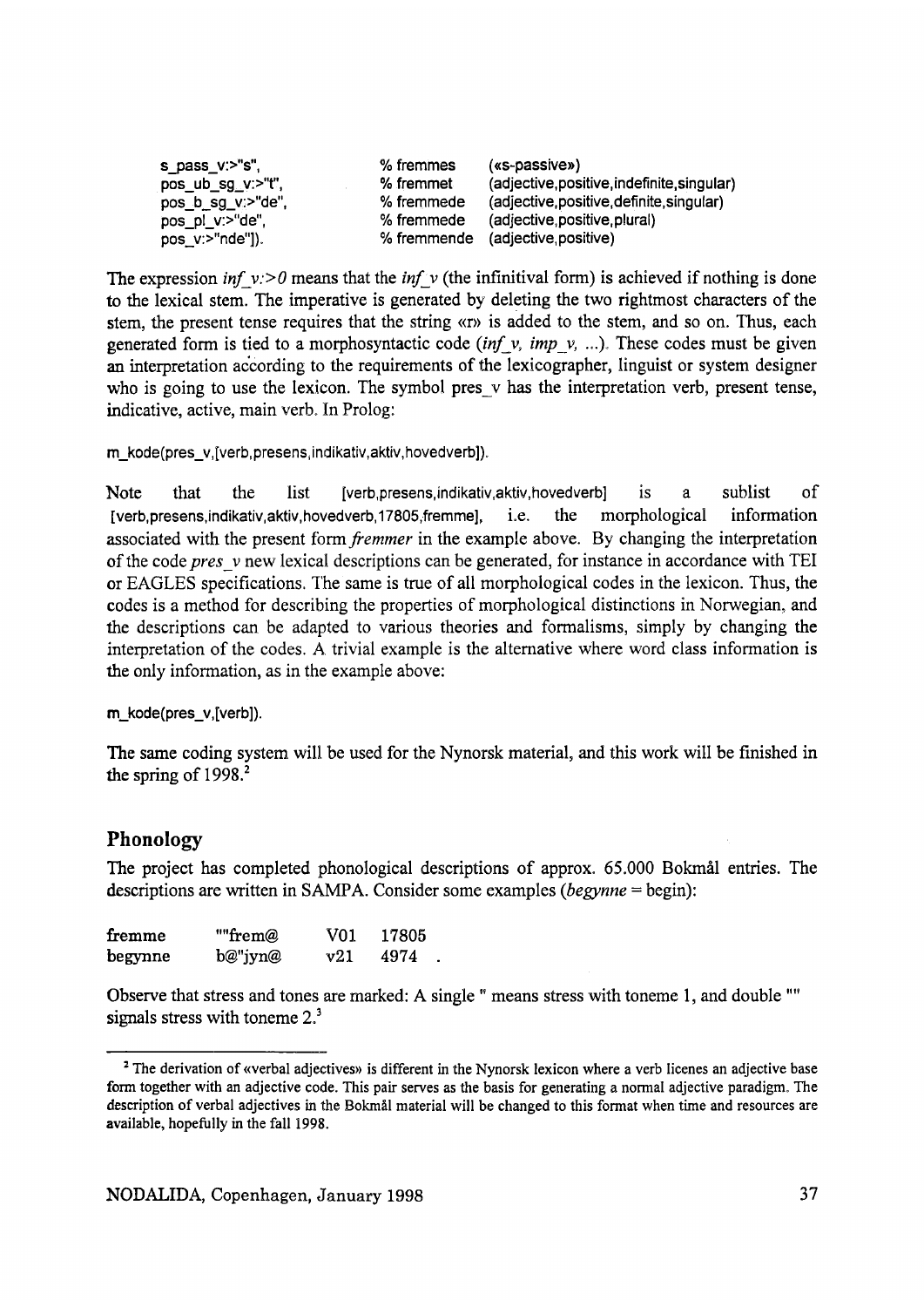The phonological descriptions are based on the most common pronunciation patterns in the South Eastern parts of Norway, where most Norwegians live. In controlling the phonological representations the developers use an automatic speech generation system developed by Telenor R esearch.

As in the morphology phonological paradigms will be generated, using the same description format. Thus, when the project is finished phonological representations will be available together with morphological forms, both for the base entries in the lexicon and in the expanded («full form») lexicon.

Phonological coding of nynorsk entries has started and will be finished in 1998. Generation and control of phonological paradigms will be accomplished in 1998.

# **Argument Structure in NorKompLeks**

There is a well-known tension between linguistic sophistication in lexical descriptions and the time available for developing a lexicon of an adequate size. An important question in *Nor Komp Leks* is how to describe argument structure in a linguistically sound way, and at the same time being able to make these descriptions in a finite amount of time, i.e. 20 months work for one person.

It is very important for the reusability of a lexicon that theoretical adaptation can be achieved without rebuilding the entire lexicon. Consequently, the lexicon should be theory neutral (without being anti-theoretically). The project builds on previous lexicons for Norwegian: the *TROLL* lexicon<sup>4</sup> and *NorLex* verb lists (University of Bergen, 1992 - 1993).

Absolute theory independence is impossible (and undesirable). But theoretical «idiosyncrasies» and «hang-ups» must be avoided, for instance linguistic theories which insist that reference to grammatical functions is irrelevant in the lexicon, as in Government and Binding and Minimalist approaches, see e.g. Chomsky (1981, 1986) and Chomsky (1994). A criterion for success is that the lexicon can be used to generate argument descriptions in various theories, for instance Lexical-Functional Grammar (see e.g. Dalrymple, Kaplan, Maxwell & Zaenen 1995), Head-Driven Phrase Structure Grammar (see Pollard and Sag 1994) and GB-type argument descriptions (see the references above), by some limited adaptations.

The argument structure for a verb must contain information about the basic *construction types* that the verb can be engaged in. This information can be encoded at various levels of abstraction, and linguistic theories will typically tend to represent this information in a compact format which can be interpreted by theory internal mechanisms. A computational lexicon with reusability ambitions should take the opposite approach: Describe the construction types transparently, and show how these construction types can be interpreted by linguistic theories.

<sup>&</sup>lt;sup>3</sup> The code V01 is an original morphological code from Bokmålsordboka. This code will be replaced by new **morphological codes (v24,v24a,v25) and phonological codes (work in progress).**

**<sup>&#</sup>x27;' See Hellan and Johnsen 1988.**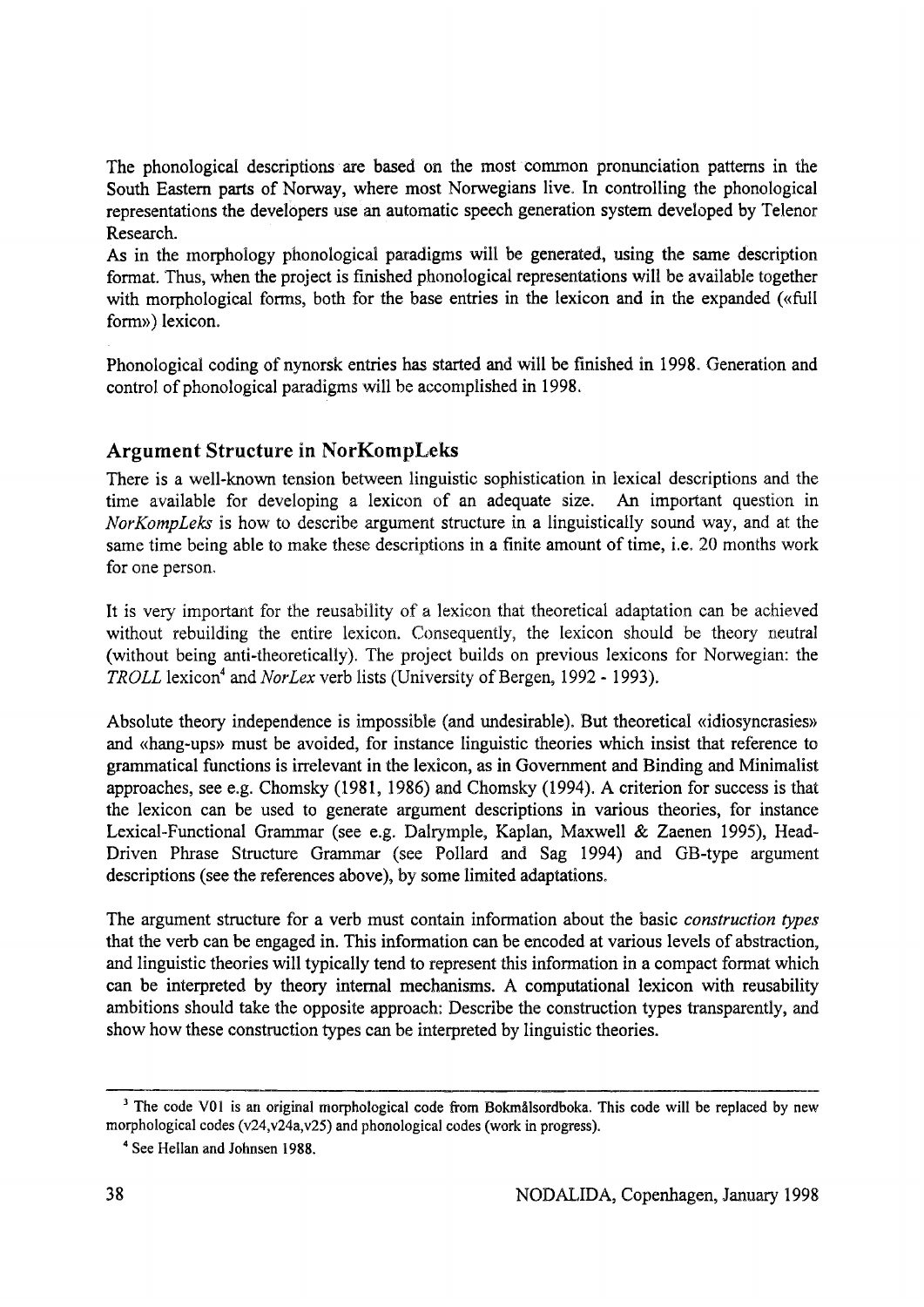Consider some intransitive construction types with examples;

- $\bullet$  Intransitive verb with expletive subject *Det regner (It rains)*
- Intransitive verb with expletive subject and required adverbial *Det kvakk i henne («It suddenly-surprised her», 'she was suddenly surprised by something')*
- Intransitive verb with agentive subject *Stu d en ten e ten ker (The stu d en ts think)*
- Intransitive verb with experiencer subject *Gutten fryser (The boy is freezing)*

A construction type is characterised by its obligatory arguments. Each construction type is given a unique label. Thus, the construction type «Intransitive verb with expletive subject» is called *nullv* (meaning *nullverdig* or «zero valency»). The arguments of a construction type is described as a triple with information about syntactic function, thematic role and categorial realisation. The code *nully* is interpreted as

**arg\_code(nullv,[arg1;su;;norole;;np]).**

This simply means that a verb with this code can take a subject NP with no thematic role, i.e. an expletive subject. The code for intransitive verb with agentive subject is

**arg\_code(intrans1,[arg1;su::ag::np]).**

That is, a construction with a subject NP which has the thematic role agent.

Passivization is a regular process in most languages, but certain verbs can not enter the passive construction. A well-known example in the syntactic literature is so-called ergative verbs, like *arrive*. In NorKompLeks passivization possibilities are tied to construction types. Therefore, in transitive verbs of the «arrive»-type has the label *intrans2* which is composed as

**arg\_code(intrans2,[arg1:su;:th::np,-passiv]).**

That is, a verb with a thematic subject. The tag «--passiv» signals that this construction type can't undergo a lexical passivization process, whereas the type *intransl* does not have this restriction. The tag «--passive» is in a sense redundant, given that it is empirically true that verbs which take a thematic subject cannot be passivized, but this tag makes the codes more explicit and thus reduces the risk of wrong code assignments.

The passivization procedure can be defined as

*If a verb has the code intrans1, it also has the possible realisation [arg1:su::norole::np] when it appears with passive morphology.* Consider two codes for transitive constructions:

NODALIDA, Copenhagen, January 1998 39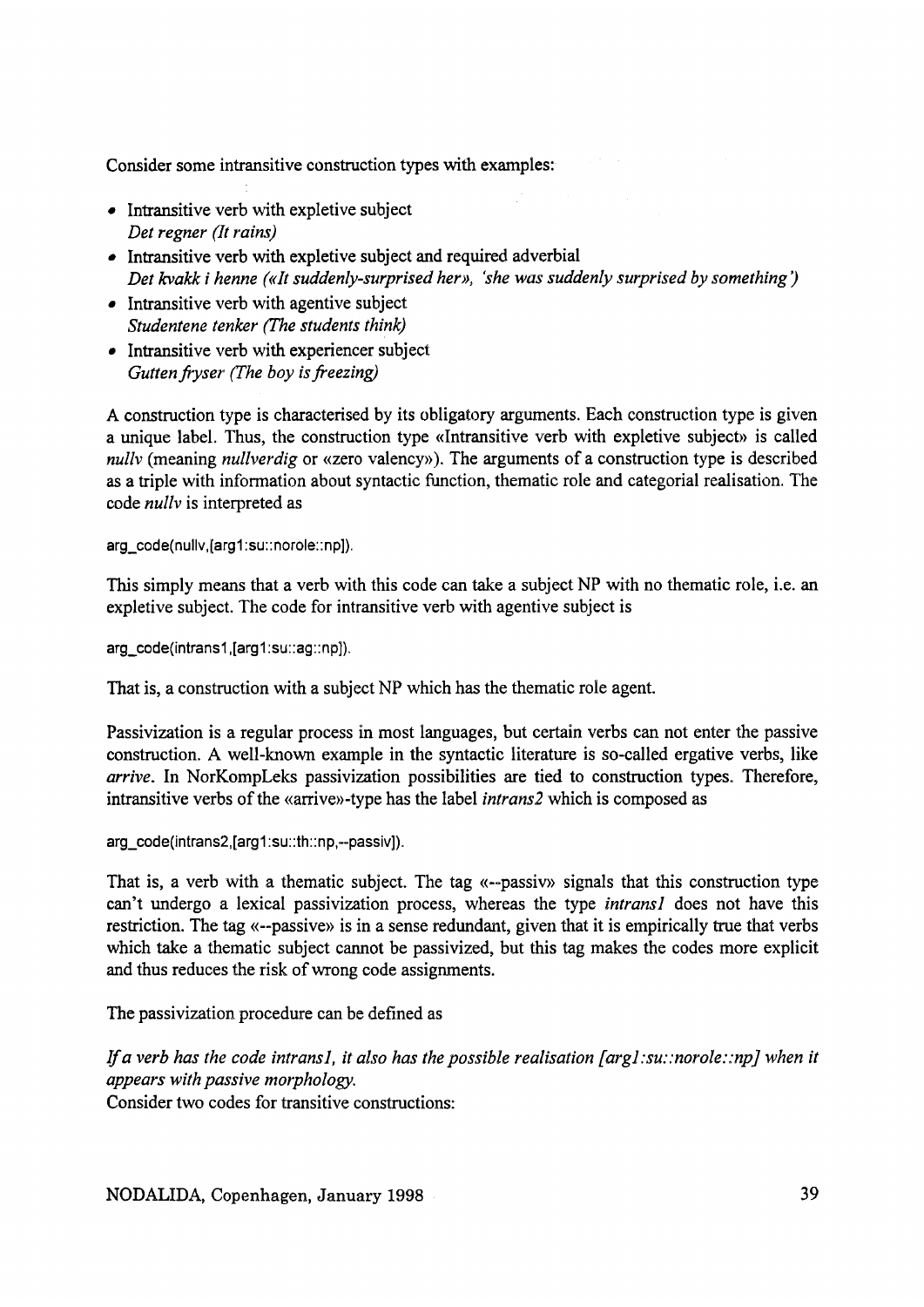- **atg\_code(trans1,[arg1:su::ag:;np,arg2;obj::th::np]). Example: dekomponere** *[decom pose)*
- **arg\_code(trans2,[arg1:su::ag::np,arg2:obj::th::s1]). Example: dokumentere** *[to document,* **with clausal complement)**

Note that each argument in the construction is represented as a triple, but the argument structure is conceived as a *list* of such triples.<sup>5</sup>

Control verbs require that the number of arguments is specified together with the controller of the infinitival subject. This is done as follows in NorKompLeks:

**• arg\_code(trans3,[arg1:su::ag::np,arg2:obj;:th;;inf, arg2:su=arg1:su]). Example: prøve** *(try)*

The expression *arg2; su=arg1; su* says that the subject of the second argument is identical to the subject of the first argument, i.e. subject control.

Let us now turn to some examples from the argument structure descriptions:

```
w(dages, 9088, [nullv]). (dawning, «The day is dawning»)
w (dampe,9 2 2 0 , [ t r a n s l,intrans2]}. (steam)
w (dandere,9 2 3 7 , [transl]). (shape, arrange)
w(dangle, 9242, [intrans2, trans1]). (dangle, swing)
w ( d a n s e , 9 2 6 5 , [intransl,transl]). (dance)
w (danske,9 2 7 9 , [intransl]). (speak Danish affectedly)
w ( d i r r e , 9 2 8 5 , [intrans2]). (quiver, vibrate)
```
Note that a verb can enter into a set of construction types, as the verb *danse* (dance) which can be used transitively or as a standard intransitive verb.

# **Interpretation of Argument Structures in Grammatical Frameworks**

The argument structure information in *NorKompLeks* satisfies the basic requirements of current generative theories. «Classical» LFG, i.e. the 1982 version, needs information about syntactic function in order to specify the argument structure portion of the lexical descriptions. More recent versions of LFG has argument linking information where syntactic functions and thematic roles are connected. NorKompLeks seems to have the required information for both versions of LFG. A preliminary version of a compiler which translates argument descriptions in *NorKompLeks* into LFG-82 descriptions has been developed. The Prolog session below illustrates the idea of translating *NorKompLeks* descriptions of verbs into LFG-82 format (the information is given in Prolog syntax). The program consults the lexical descriptions of a word form (e.g. *bable*), translates the code(s) into LFG-82 format, and returns the translation. The usual LFG notation is also given.

**<sup>&#</sup>x27; Such a list is of special interest for subcategorization in HPSG.**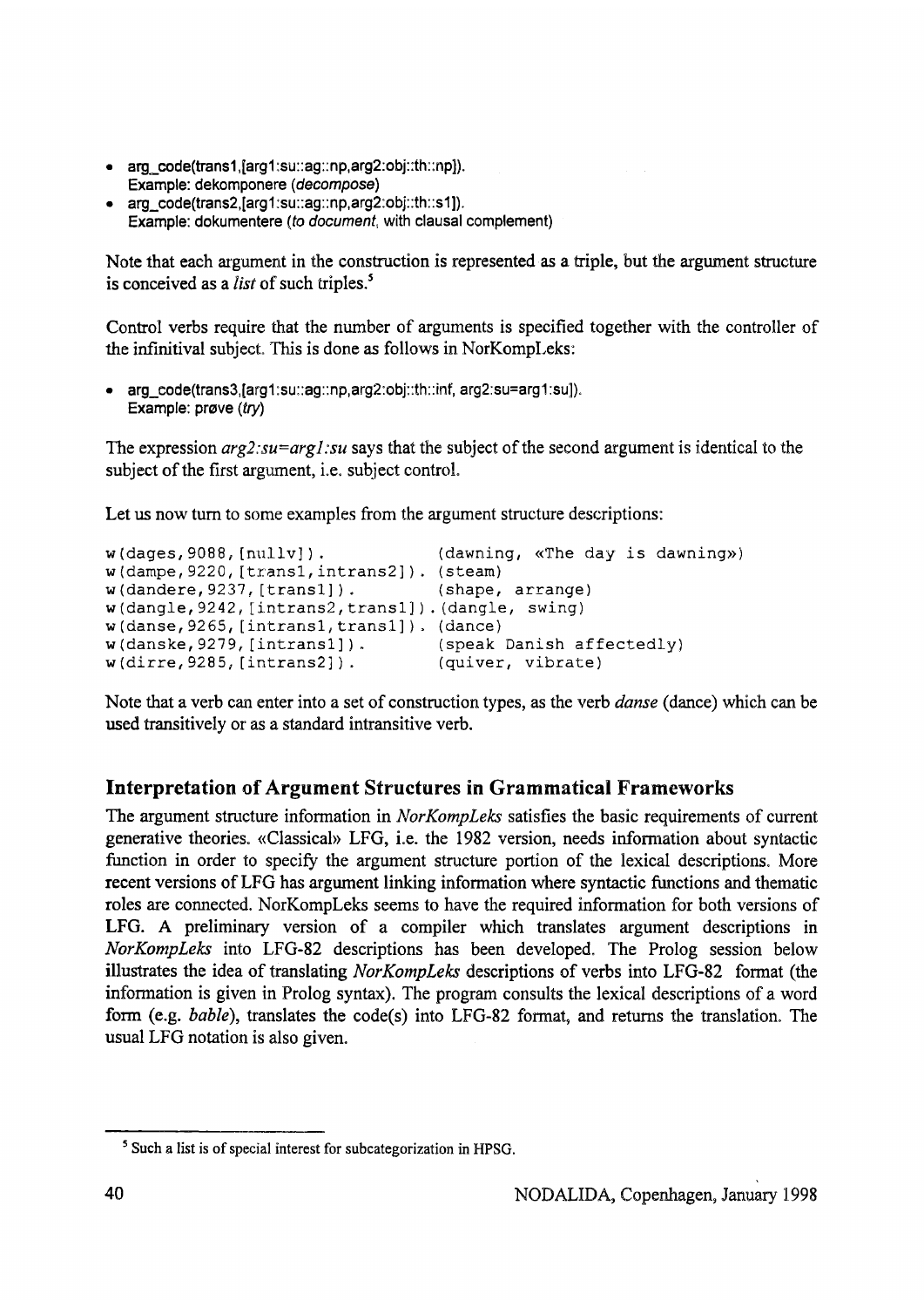**27 ?- translate\_word(bable,Trans,Ifg82).** *ta b le* **=** *babble* **Trans = [[up pred = bable(up subj)]]** LFG notation: ( $\uparrow$  PRED) = 'bable<( $\uparrow$  SUBJ)>' **28 ?- translate\_word(baktale,Trans,lfg82).** *baktale* **=** *slander, speak ill o f* **Trans = [[up pred = baktale(up subj, up obj)]]** LFG notation:  $(\uparrow$  PRED) = 'baktale< $(\uparrow$  SUBJ),  $(\uparrow$  OBJ)>' **29 ?- translate\_word(boble,Trans,lfg82).** *boble = bubble* **Trans = [[up pred = boble(up sub])], [up pred = bobIe(up sub])]]** LFG notation: ( $\uparrow$  PRED) = 'boble<( $\uparrow$  SUBJ)>' **30 ?- translate\_word(beta,Trans,lfg82).** *beta = impress, fascinate* **Trans = [[up pred = beta(up subj, up obj)]]** LFG notation:  $(\uparrow$  PRED) = 'beta< $(\uparrow$  SUBJ),  $(\uparrow$  OBJ)>' **31 ?-translate\_word(begynne,Trans,lfg82).** *begynne = begin* **Trans = [[up pred = begynne(up subj)], [up pred = begynne(up subj, up obj)], [up pred = begynne(up subj, up vcomp), up subj = (up vcomp, subj)]]** LFG notation:  $[(\uparrow \text{PRED}) = \text{`begynne} \text{`(`SUBJ)} \text{>} \cdot ]$ **| (↑ PRED) = 'begynne<(↑ SUBJ), (↑ OBJ)>' |** [ **( t PRED) = 'begynne<(t SUBJ), ( t VCOMP)>' ( t SUBJ) = ( t VCOMP SUBJ)**

The last version of the verb *begynne* (begin) has a control equation which states that the matrix subject is the same as the subject of the vcomp. Observe that translation 29 in the Prolog session gives two identical argument structures, which means that the lexicon makes a distinction that this LFG compiler doesn't.

Lexical descriptions in HPSG need information about categorial realisation and ordering among the arguments. The relevant ordering is implicitly encoded (arg  $l$  is the subject, arg  $2$  is the object, etc.). The semantics of lexical items HPSG is not provided by *NorKompLeks*, simply because this semantic information is more or less internal to HPSG.

Government and Binding approaches to syntax is not widespread in computational linguistics, but GB grammars (and Minimalist approaches) are popular among syntacticians. Because the *Nor Komp Leks* lexicon is meant to be useful also for syntacticians who are not NLP practitioners, GB translations of lexical descriptions has some interest. Lexical descriptions in GB require information about the matic roles, categorial information and whether an argument is «external»

NODALIDA, Copenhagen, January 1998 41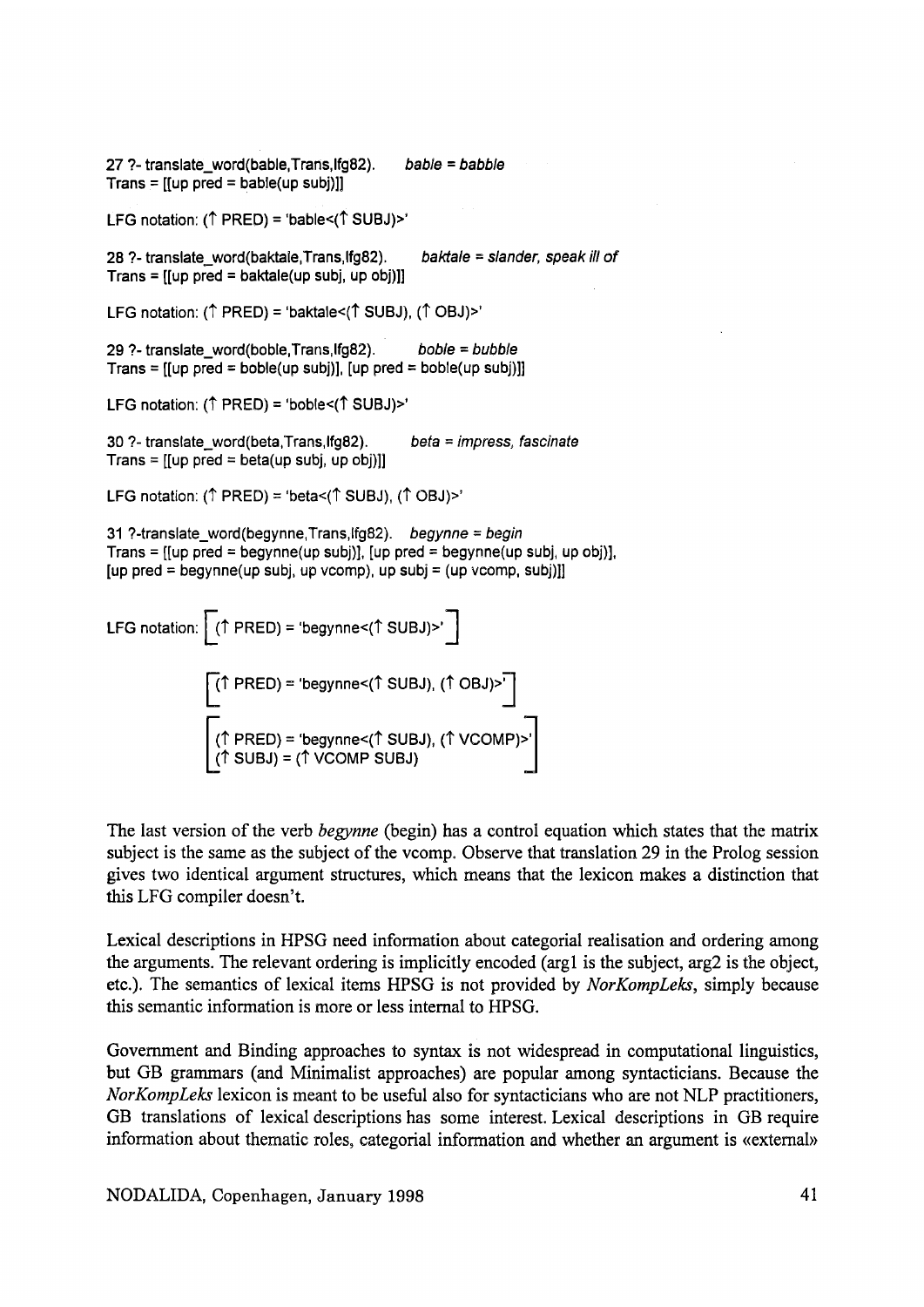or «internal». The former two types of information is encoded directly, but the «external» / «internal» dichotomy is present indirectly. Agentive subjects are «external», but thematic subjects are «internal». Thus, the code *intransl* has one external argument in GB terms, and *intrans2* has one internal argument. Some examples of the translation program;

```
22 ?- translate_word(bable,Trans,gb).
   Trans = [bable lex_gb verb args [ag : np - 'E']]
```
The expression *bable lex gb verb args [ag : np - 'E']* means that *bable* is a verb with one external agent argument which is realized as NP.

```
23 ?- translate_word(baktaie,Trans,gb).
   Trans = [baktale lex_gb verb args [ag ; np 'E', th ; np]]
```
Here the verb baktale has two arguments, an external agent NP and an internal thematic NP.

```
24 ?- translate_word(boble,Trans,gb).
   Trans = [boble iex_gb verb args [], boble lex_gb verb args [th : np]]
```
The empty list signals a verb with no theta-marked arguments (the first version of *boble*). The second version of the verb has one argument which is internal, which is the theoretical description of an ergative verb.

The verb *beta* has a thematic external argument and an internal argument with the role experiencer:

**25 ?- translate\_word(beta,Trans,gb). Trans = [beta Iex\_gb verb args [th : np - 'E', exp: np]]**

The actual translation from NorKompLeks descriptions to GB descriptions is governed by Prolog predicates like

**arg\_translation(gb,[arg1 : su :: ag :: np], [ag : np - 'E']).**

and

arg\_translation(gb, [arg1 : su :: ROLE :: np, -- passiv], [ROLE : np]).

The third arguments, i.e.  $[ag : np - 'E']$  and  $[ROLE : np]$  are GB-translations of NorKompLeks codes. Recall that [arg1 : su :: ag :: np] is the interpretation of the code *intrans1*, and the verb *bable* has this code. ROLE is a Prolog variable which has the effect of transferring the NorKompLeks theta role onto the GB description. LFG translations is accomplished by the same method, but with other interpretations, of course:

**arg\_translation(!fg,[arg1:su::\_ARG1ROLE::np], up pred = [up sub]]).**

Note that the thematic role is of no interest here, and it is made invisible by the anonymous Prolog variable ARG1ROLE.